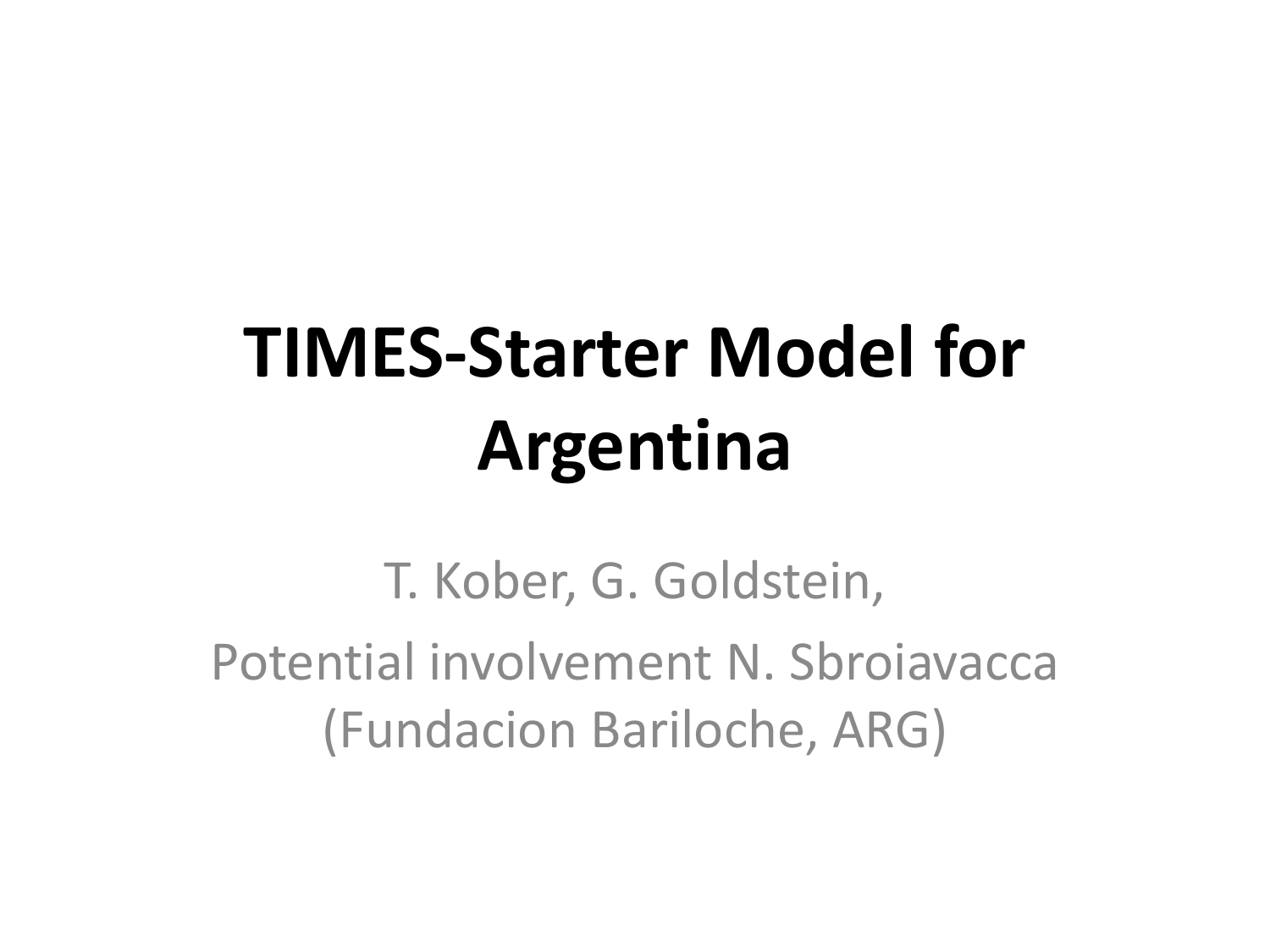#### Data sources to be approached comprise

- National energy balance, complemented with IEA data where necessary;
- National projections of socio-economic indicators (GDP, population, households), alternative UN-ESA and World Bank data to be used;
- Resource data from USGS, alternatively BGR data to be used;
- Data on renewable energy data from IRENA, DLR;
- Electricity capacity data from national sources, complemented with PLATTS data;
- Emissions data from EDGAR and US-EPA;
- Data on industrial production from USGS, Worldsteel;
- Energy technology data from US-EPA (based upon the US-DOE EIA, as current compiled in the TIMES-Start model), and
- the ETSAP ETechDS.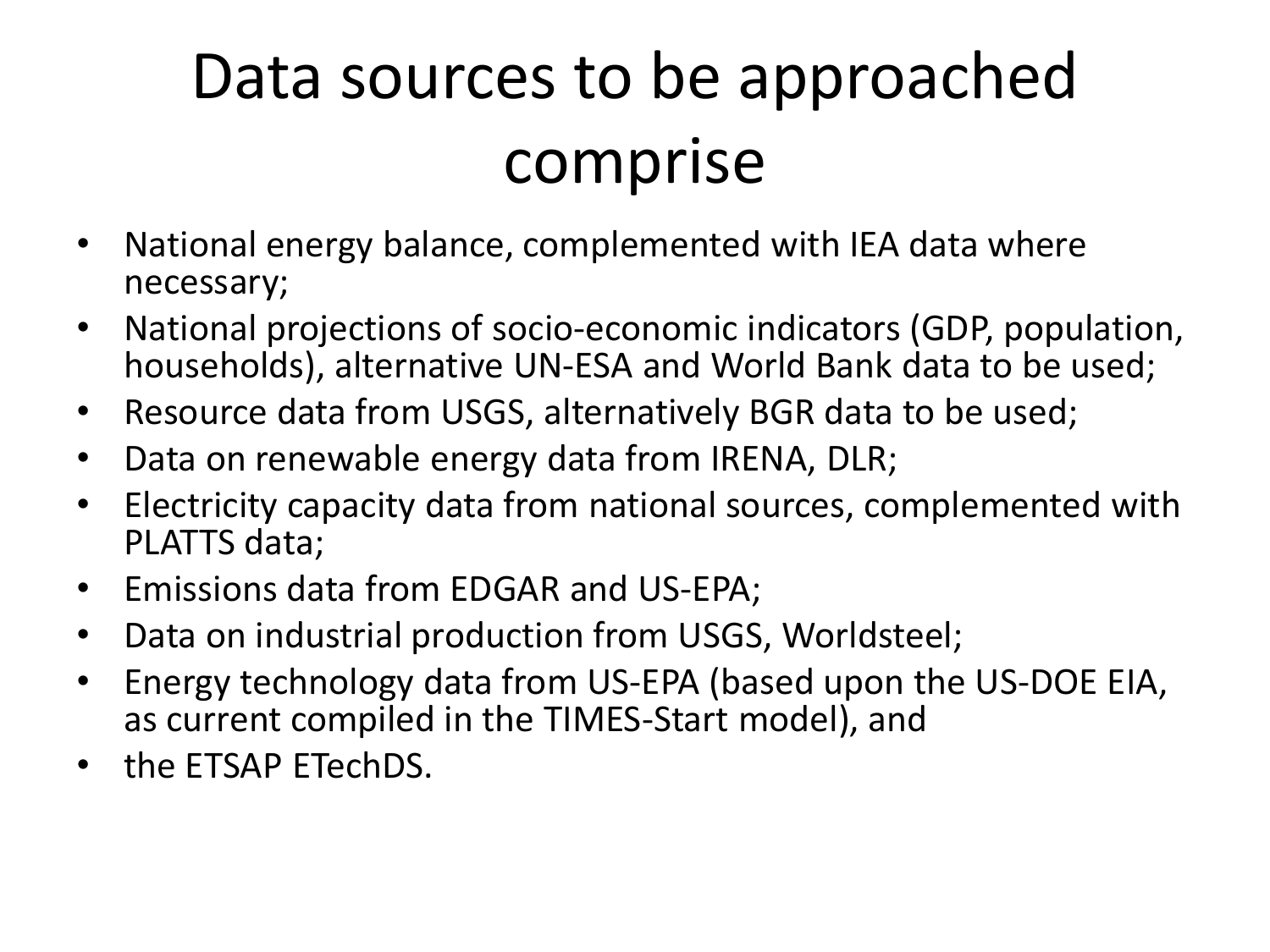## Tasks

- Identify commodities & technologies missing from TIMES-Starter that are needed for developing economies and add them;
- Tailor the TIMES-Starter RES to include on those commodities & technologies reagent to developing economies;
- Review and refine the TIMES-Starter documentation while pursuing 1 & 2, and
- Prepare a short description on the TIMES-Starter model for Argentina.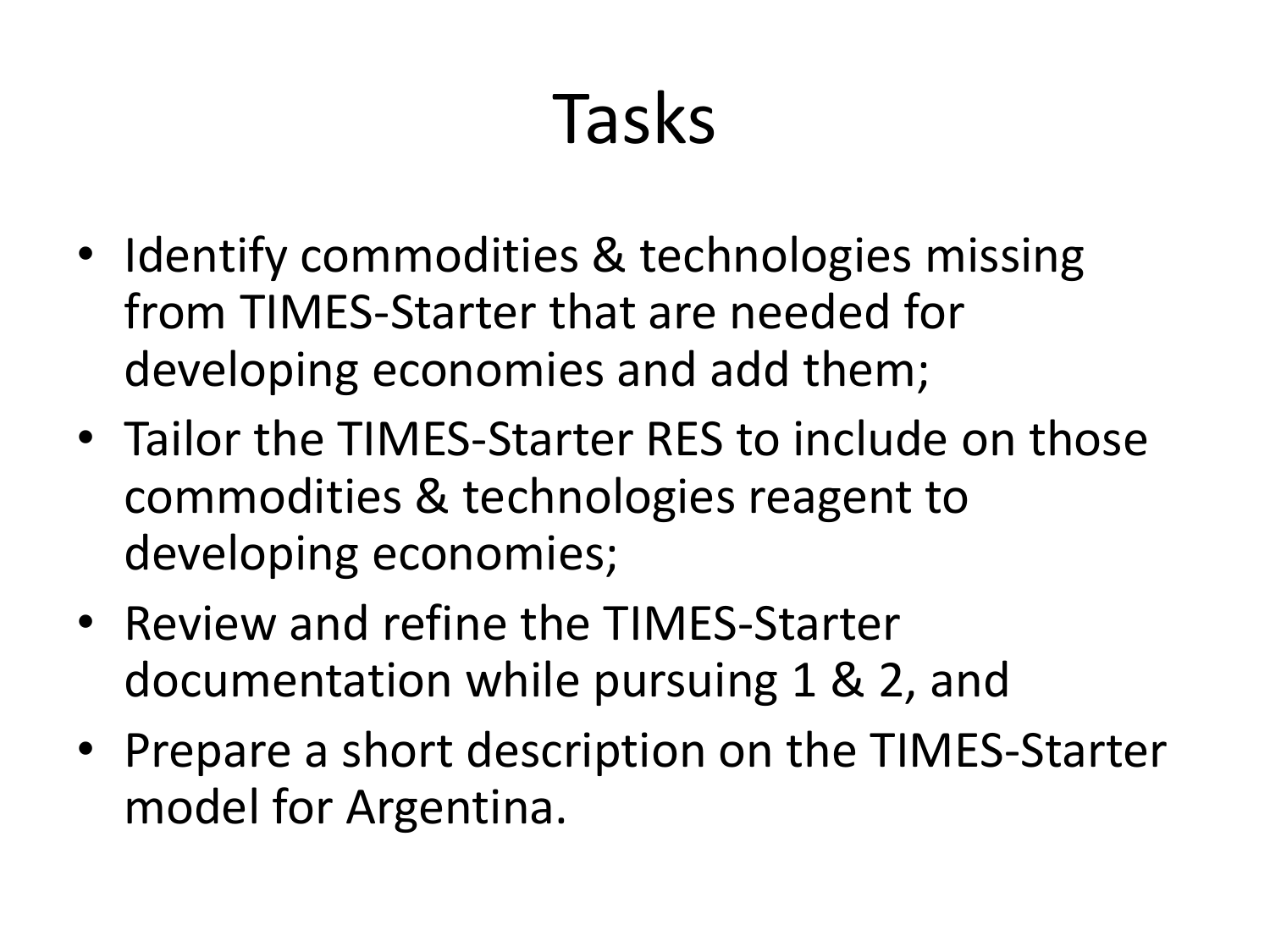### Deliverables

- TIMES-Starter model for Argentina
- Improved version of the TIMES-Starter guidance manual
- Short description of the TIMES-Starter model for Argentina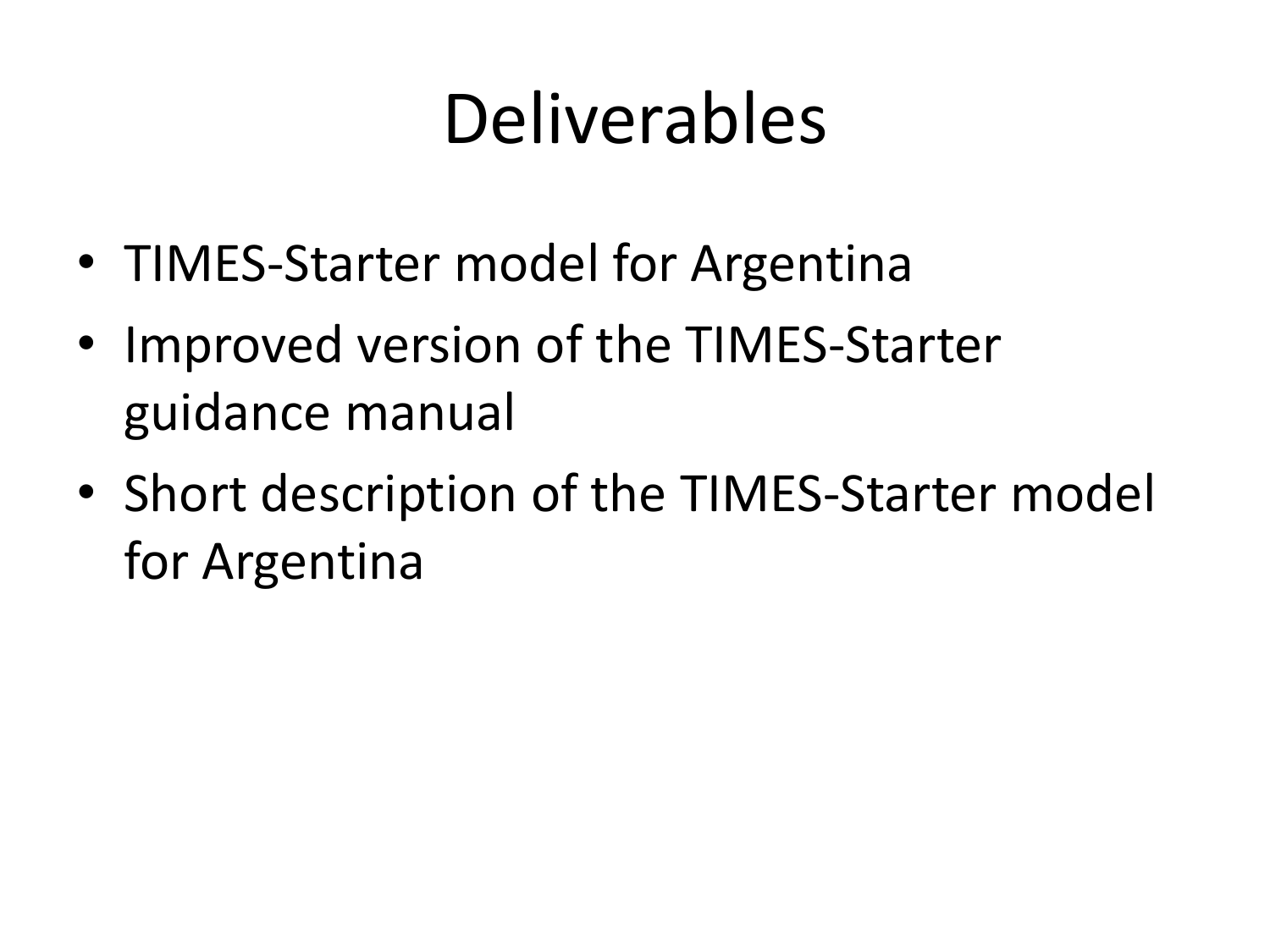### **Relevance to the Annex XIII topics**:

- "*Extending the number of ETSAP tool users is one of the main strategic directions for ETSAP, in order to provide a consistent framework for energy policy analysis to more countries worldwide."*
- ETSAP capacity building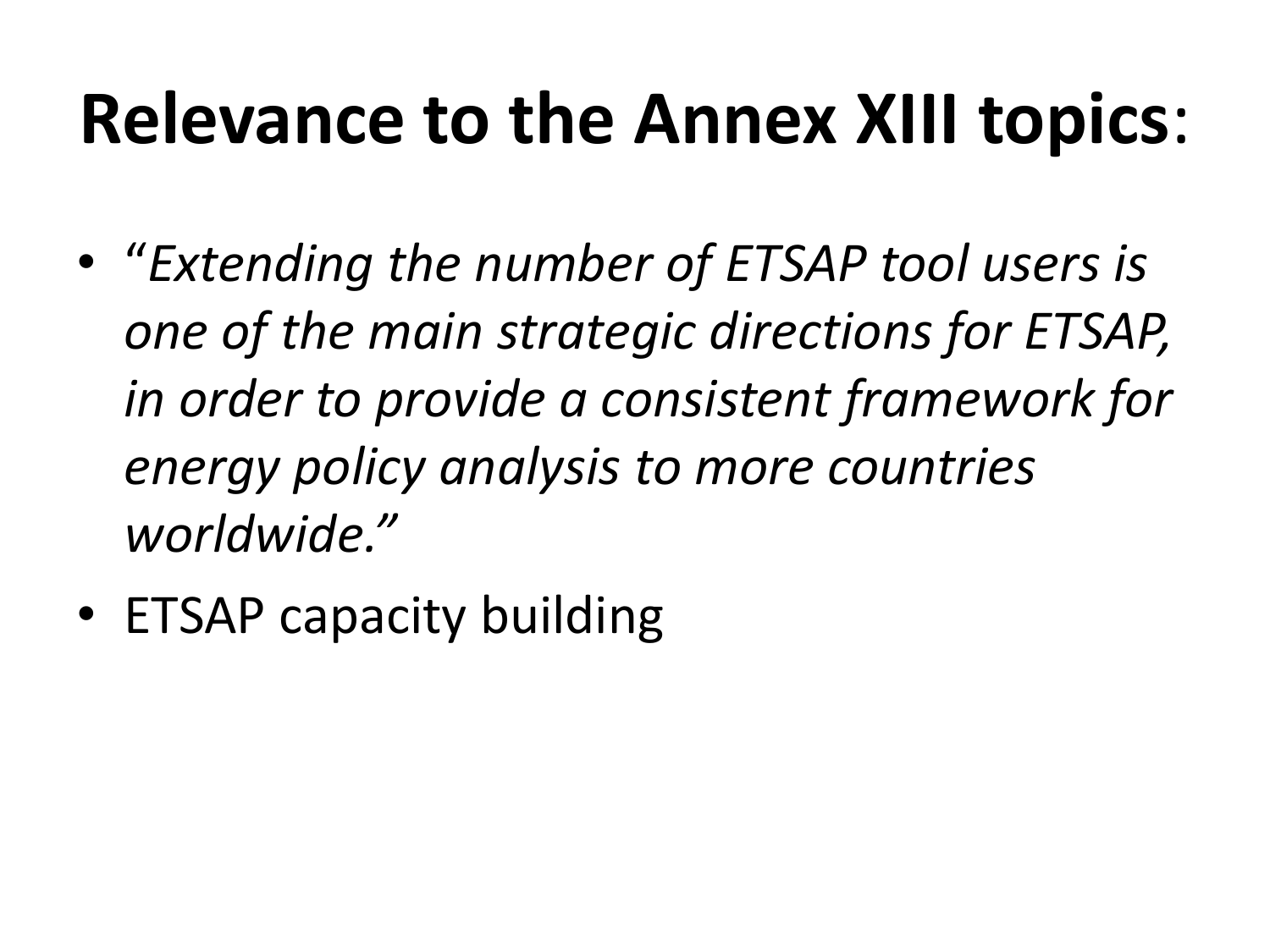## **Time schedule & costs**

- start close to finalization of the project "R*ethink of TIMES New User Experience - First Step, a TIMES-Starter Model & Roadmap*" [Oct. 2015]
- Finished June 2016

• 24k Euro